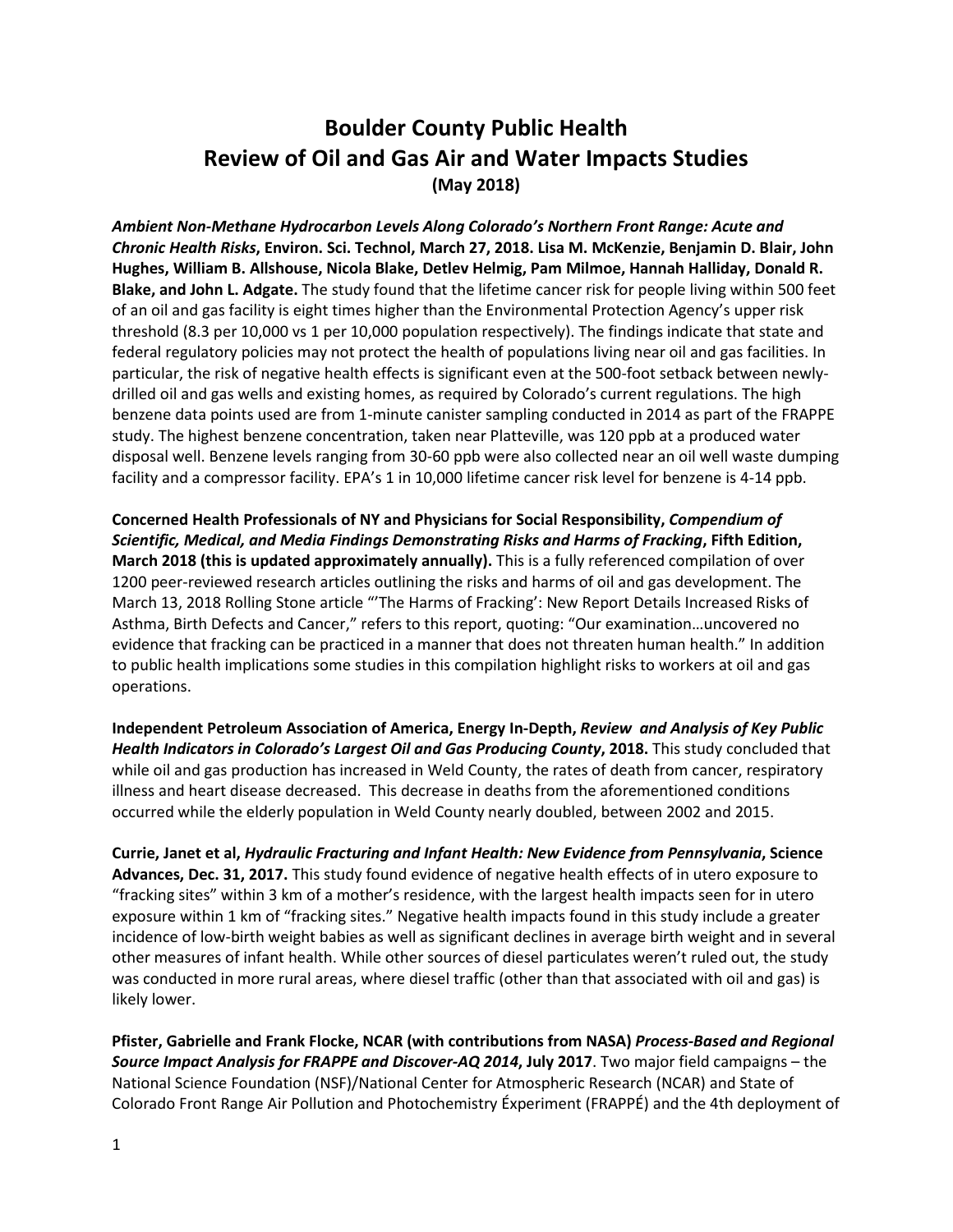the National Aeronautics and Space Administration (NASA) Deriving Information on Surface conditions from Column and Vertically Resolved Observations Relevant to Air Quality (DISCOVER-AQ) – were conducted jointly during the summer of 2014 to study summertime ozone pollution in the Northern Colorado Front Range Metropolitan Area (NFRMA). Results showed that mobile sources and oil and gas related emissions are the largest contributors to local ozone production in the NFRMA. On average, oil and gas emissions show a stronger influence in the northern part of the NFRMA and the northern foothills, while mobile emissions dominate farther south (Denver area) and in the southern foothills. Both sectors contribute, on average, 30-40% each to total NFRMA ozone production on high ozone days.

**CDPHE,** *Assessment of Potential Public Health Effects from Oil and Gas Operations in Colorado***, 21 February, 2017.** CDPHE evaluated air monitoring data and concluded that the risk of harmful health effects is low for residents living near oil and gas operations. CDPHE also concluded that, "Studies of populations living near oil and gas operations provide limited evidence of the possibility for harmful health effects. This needs to be confirmed or disputed with higher quality studies. At this time, results from exposure and health effect studies do not indicate the need for immediate public health action, but rather indicate the need for more detailed exposure monitoring and systematic analyses of health effects of residents living near oil and gas operations." As CDPHE noted in their report, additional data are needed for a higher quality study.

*McKenzie, Lisa M., et al, Childhood hematologic cancer and residential proximity to oil and gas development* **, PLoS ONE 12(2), 2017**. Oil and gas development emits hematological carcinogens (ex. benzene) and continues to move into residential areas. This study evaluated whether proximity to oil and gas development was associated with risk for hematological cancers using a registry based casecontrol study. Oil and gas development has the potential to expose populations to pollutants and more research is needed to fully understand the role of proximity to oil and gas development and negative health impacts due to exposure.

**Tustin AW, et al,** *Associations between Unconventional Natural Gas Development and Nasal and Sinus, Migraine Headache, and Fatigue Symptoms in Pennsylvania***, Environ Health Perspect 125:187- 197, February 2017.** This study looked at the potential association of oil and gas activities and nasal and sinus, migraines, and fatigue symptoms. Researches used a self -administered questionnaire to gather information in Pennsylvania. The findings from the respondents did show evidence that unconventional oil and gas development is associated with nasal and sinus issues, migraines, and fatigue symptoms. This was a survey based study and further research into exposure and outcomes is needed prior to making assumptions of causality. The health issues evaluated in this study are common complaints associated with populations who live in close proximity to oil and gas production. This research is not a causal link, but can provide the groundwork for future research which may further evaluate these symptoms and exposure to pollutants associated with oil and gas production.

**Collett, Jeffrey L., et al.,** *North Front Range Oil and Gas Air Pollutant Emission and Dispersion Study***, 2016.** Colorado State University led this research which quantified emissions from oil and gas development activities. Researchers measured emissions during hydraulic fracturing, flowback, and production. Measured emissions included air toxics, ozone precursors, and methane and are currently being used to inform a health risk assessment due in July. Production emissions, which extend over a long timeframe, were found to be lower than shorter term emissions from hydraulic fracturing and flowback activities. Emissions were lower in the North Front Range when compared with a similar study conducted in Garfield County, but did contain heavier weight organics.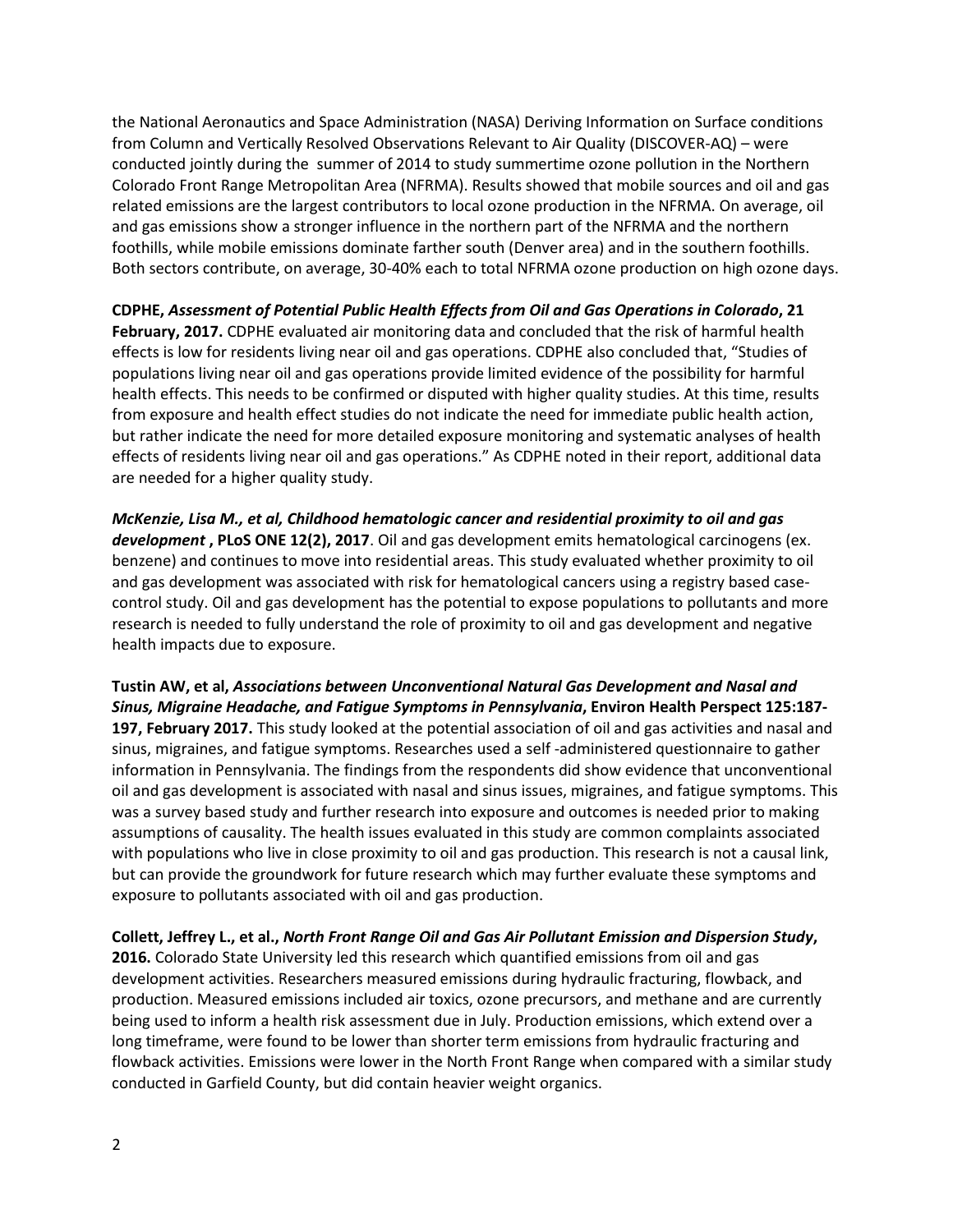**Cromar, Kevin R. et al,** *Estimated Excess Morbidity and Mortality Caused by Air Pollution above American Thoracic Society–Recommended Standards, 2011–2013,* **2016**. The American Thoracic Society (ATS) and Marron Institute of Urban Management used the ATS recommended standards for ozone  $(O_3)$ and particulate matter of 2.5 micrometers in size or smaller ( $PM_{2.5}$ ) to evaluate increased morbidity and mortality due to exposure. They found that for all counties with valid design values ( $O_3$ -715 and PM<sub>2.5</sub> -483) 91% had elevated  $O_3$  concentrations and 14% had elevated PM<sub>2.5</sub> concentrations when compared with the ATS recommended standard. The ATS recommended standard is more stringent than EPA standards. Results do show excess death, morbidities, and adversely impacted days attributable to  $O<sub>3</sub>$ and  $PM<sub>2.5</sub>$  pollution exceeding the ATS recommended standard. This study further exemplifies the potential negative health impacts from exposure to elevated levels of  $O_3$  and PM<sub>2.5</sub>.

**Frankenberg, Christian, et al.,** *Airborne methane remote measurements reveal heavytail flux distribution in Four Corners region***, PNAS, 2016.** This study was a targeted follow up to the discovery of a methane hot spot in the Four Corners Region. Researchers conducted an airborne effort combined with teams on the ground to better understand the sources of methane in the area. Over 250 plumes of methane were identified from fossil fuel production, processing, and distribution infrastructure. The findings confirmed earlier assumptions that most of the enhanced methane is related to natural gas extraction and coal mining in the region. The study also showed the ability of airborne measurements over a widespread area to effectively monitor methane leakage.

**Elliott, Elise G., et al,** *A systematic evaluation of chemicals in hydraulic-fracturing fluids and wastewater for reproductive and developmental toxicity***, Journal of Exposure Science and Environmental Epidemiology, 2016.** This study conducted by the Yale School of Public Health evaluated 1021 chemicals associated with hydraulic fracturing fluids (925), oil and gas wastewater (132), or both (36) for potential reproductive and developmental toxicity and the potential for human health impacts. Further analysis was conducted for those chemicals with links to reproductive and developmental toxicity to identify those with water quality standards or guidelines. 240 chemicals had toxicity information- 103 for reproductive, 95 for developmental, and 41 for both. 67 of these chemicals had or were proposed for a Federal water quality standard or guideline. This study could help inform future drinking water exposure assessments and reproductive and developmental health studies.

**Kassotis, Christopher D., et al,** *Adverse Reproductive and Developmental Health Outcomes Following Prenatal Exposure to a Hydraulic Fracturing Chemical Mixture in Female C57Bl/6 Mice***, Environmental Health Perspectives, 2016.** Researchers exposed female mice to 23 commonly used unconventional oil and gas chemicals through their drinking water. The findings suggest the potential for adverse developmental and reproductive health outcomes in humans and animals when exposed. Adverse outcomes were observed even in the lowest dosed group. The research focuses on exposure from drinking water and continues to highlight the need for tight protections of drinking water.

**Petron et al,** *A New Look at Methane and Nonmethane Hydrocarbon Emissions from Oil and Natural Gas Operations in the Colorado Denver-Julesburg Basin***, 2014.** Methane emissions in the Denver-Julesburg Basin were estimated for 2 days in May 2012 using aircraft-based methane observations. Emissions were found to be 3 times higher than an hourly emission estimate based on EPA's GHG Reporting Program data for 2012. Results show that the state inventory for total VOCs emitted by O&G activities is at least a factor of 2 too low for May 2012. This top-down emission estimate also shows that benzene emissions from O&G activities are 7 times larger than in the state inventory. This aerial approach to emissions inventories, called a top-down inventory, is a useful component to getting a more accurate picture of total emissions. Recognizing that the state inventory may be incomplete, the Air